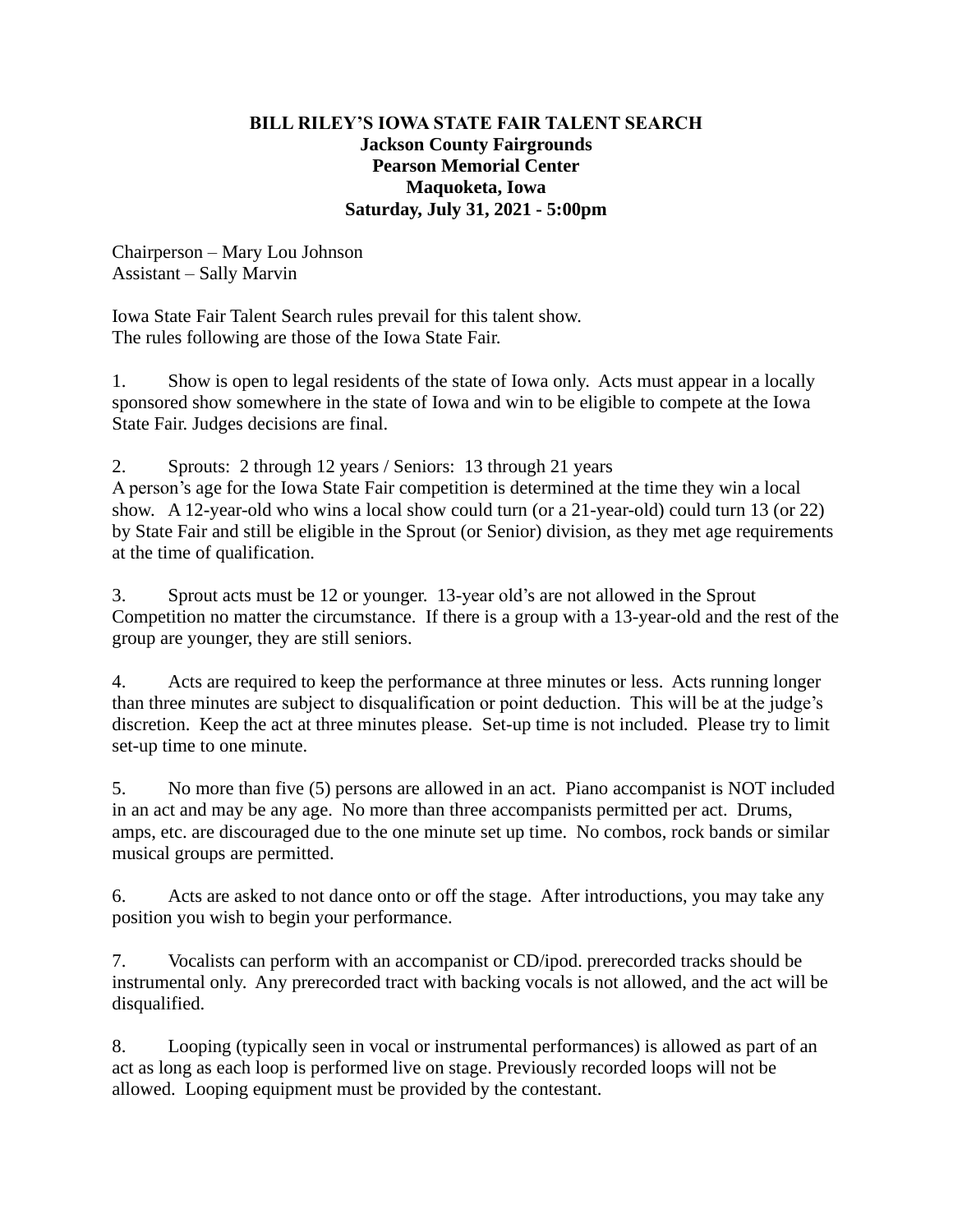9. Foul language is not allowed in the Bill Riley Talent Search. Acts performing to or singing pieces with inappropriate lyrics will b disqualified.

10. Contestants may only appear once in any given show. This applies to qualifying shows as well as the competition at the Iowa State Fair. They may not perform "solo" and then return in the same show in a duet or trio. Contestants are allowed to perform in different acts in different shows, but they may only qualify for the State Fair with one act. Once a performer has qualified for the State Fair they must not perform in local shows as part of another act. They may keep competing in local shows with the qualifying performance.

11. Professionals are NOT permitted to compete. This includes Union musicians and anyone whose principle source of income is from their talent. Compensation for performing at weddings, etc. does not constitute principle sources of income.

12. Competition at the State Fair: \*Preliminary rounds: First 7 days \*Semi-Finals: Days 8, 9, and 10 \*Championship Show: Day 11

13. Semi Finalists from last year's Iowa State Talent Search

are automatically qualified for the next State Fair competition. You do not have to re-qualify for next year's show by winning at the local level show, but you are encouraged to compete at local shows. If you win a local level show, you are entitled to the prize money, but you must inform the Master of Ceremonies that you have already qualified for the State Fair. The second-place winner will then be able to advance to the State Fair competition. Remember, you are entitled to the first-place prize money.

14. Birthdays and Semi-Finalists:

Semi-finalists returning the following year will perform in the division for their current age. Example, if a 12-year-old makes the semi-finals in the Sprout division and they turn 13 by the next State Fair they will be placed in the Senior division.

15. Sprout Division Champions there will be 6 Sprout Champions showcased in the Championship Show. All Sprout Champions in the Sprout division must sit out one year of competition. \*They also must re-qualify when returning after the one-year absence and be 12 years old or less.

16. Senior Division Championship: There will be 9 finalists in competition. All finalists in the Senior division must sit out one year. They cannot perform as an individual or in a group during the next year. They also must re-qualify when returning after the one-year absence and be 21 years old or less. The "Grand Champion" of the Senior division is no longer allowed to compete in the Bill Riley Talent Search at the local or State Fair level.